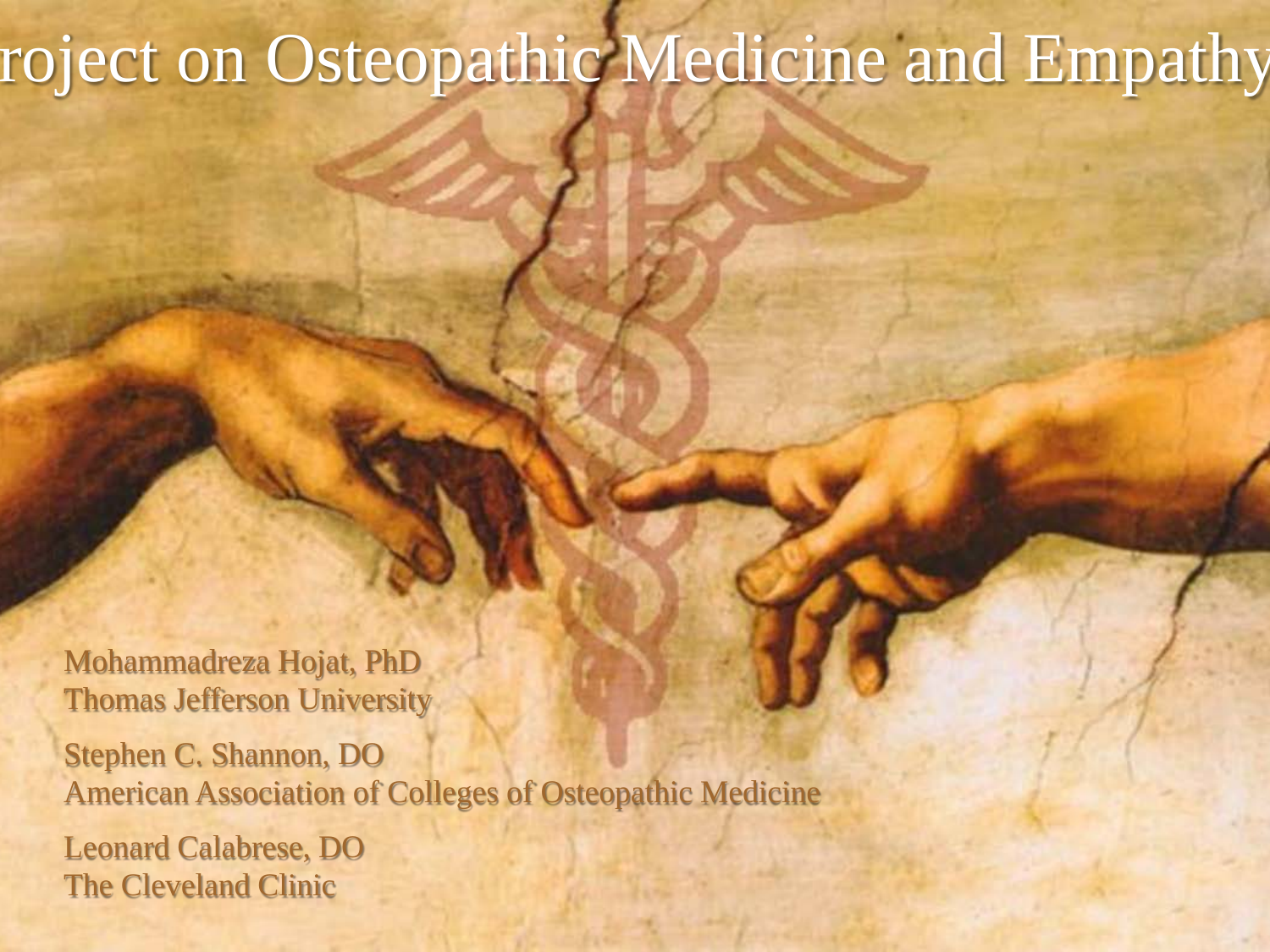Project in Osteopathic Medicine and Empathy

#### *Two Nationwide Studies*

1. A *cross-sectional study* of empathy in colleges of osteopathic medicine.

2. A *longitudinal study* of changes in empathy in osteopathic medical students.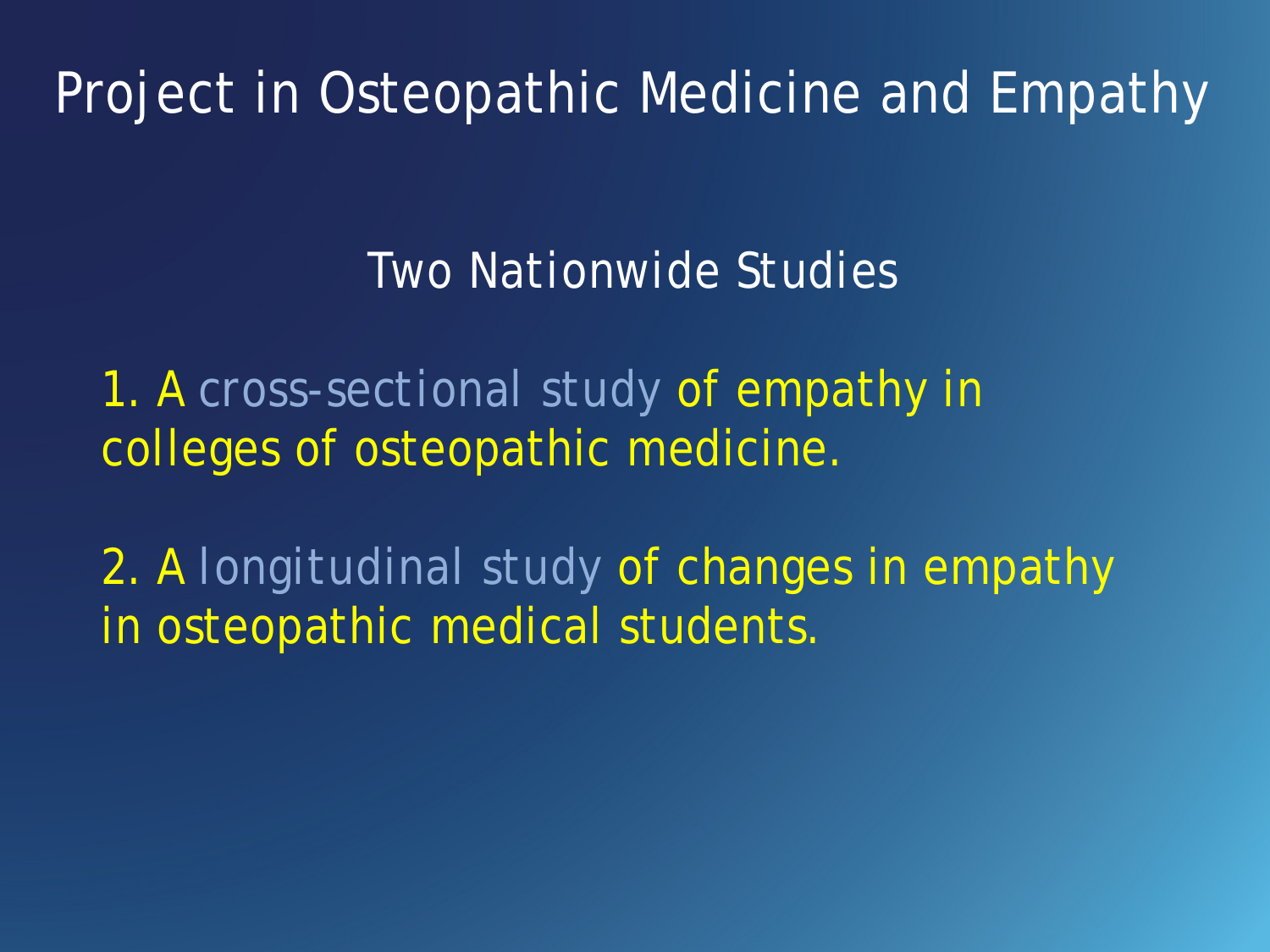#### Major Goals of the Cross-Sectional Study

- Providing *national norm tables* of empathy scores for osteopathic medical students by year in medical school (years 1, 2, 3 4) and gender (men, women).
- Comparisons of osteopathic medical students by *demographic variables* (gender, age, ethnicity).
- *Comparisons of findings* to those from allopathic medical schools.
- *Psychometrics* of the JSE in osteopathic medical students (coefficient alpha, corrected item-total score correlations, underlying factors, etc.).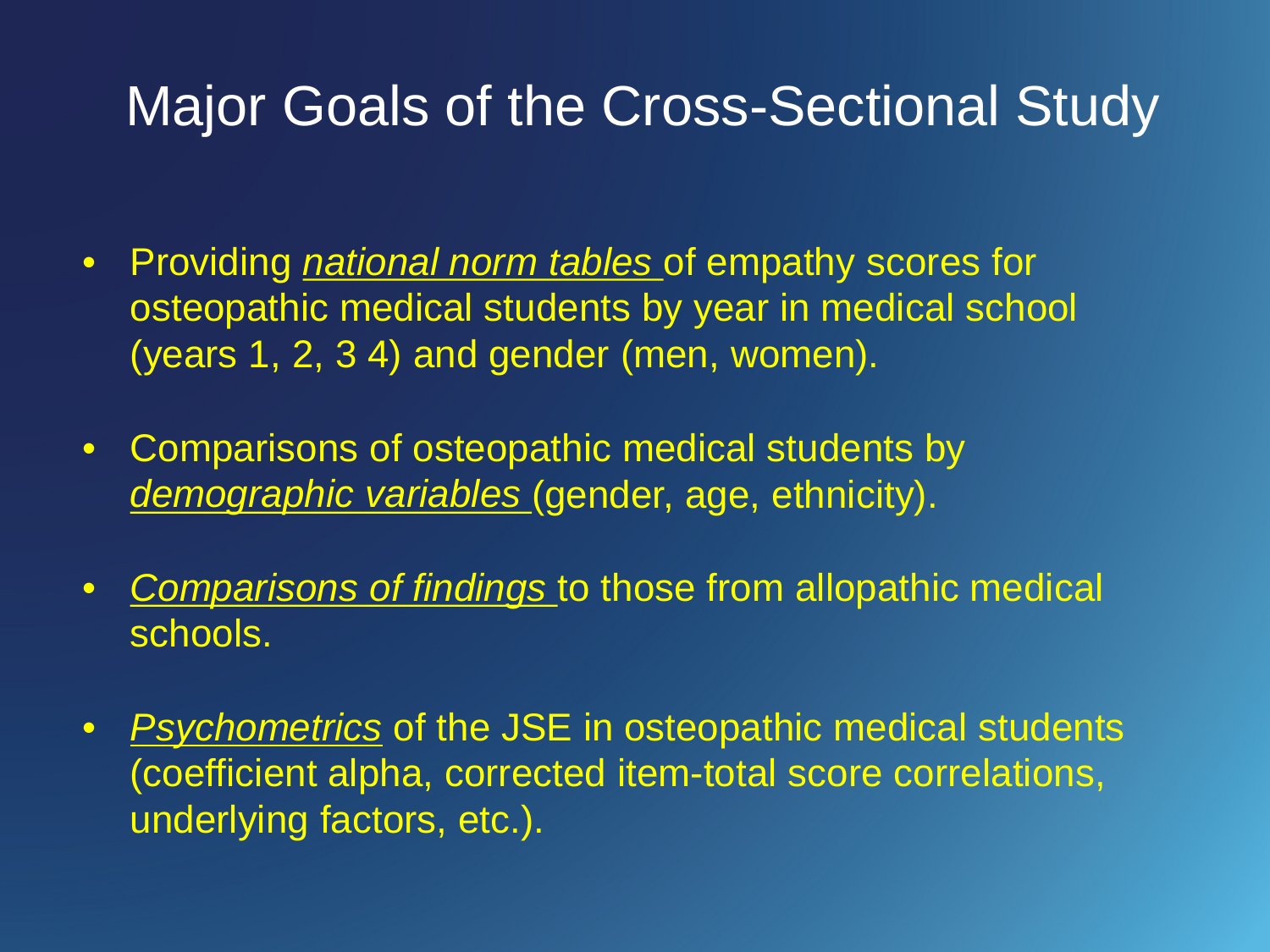## Major Goals of the Longitudinal Study

- Examining *changes in empathy* as students progress through medical school (for total sample and by demographic variables).
- Degree of *changes by underlying factors* of the JSE (Perspective Taking, Compassionate Care, Standing in Patient Shoes).
- *Comparisons of findings* with those from allopathic medical schools.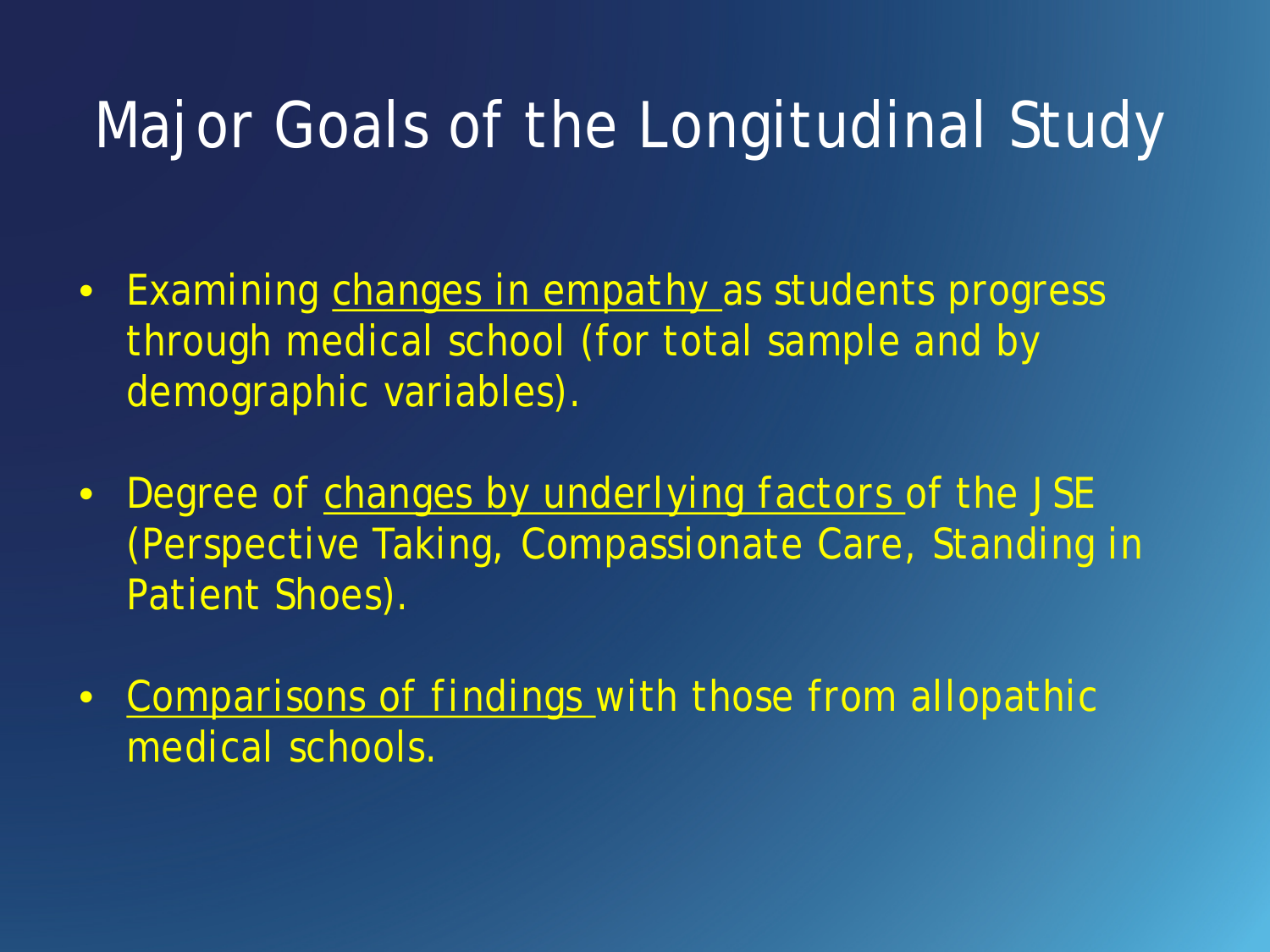### Providing School's Own Empathy Data to Each Participating Medical School

- Each medical school will receive scores on the JSE for each of its students who complete the JSE (including students' ID codes) in spreadsheets or Excel files.
- Medical schools will be encouraged to use the empathy data to test their own research hypotheses (e.g., association between empathy scores and ratings of students' clinical competence, performance on examinations, OSCE assessments, specialty preferences, etc.).
- Such internal research can lead to publications in peerreviewed journals, contributing to academic promotions and also augment the prestige of the participating schools.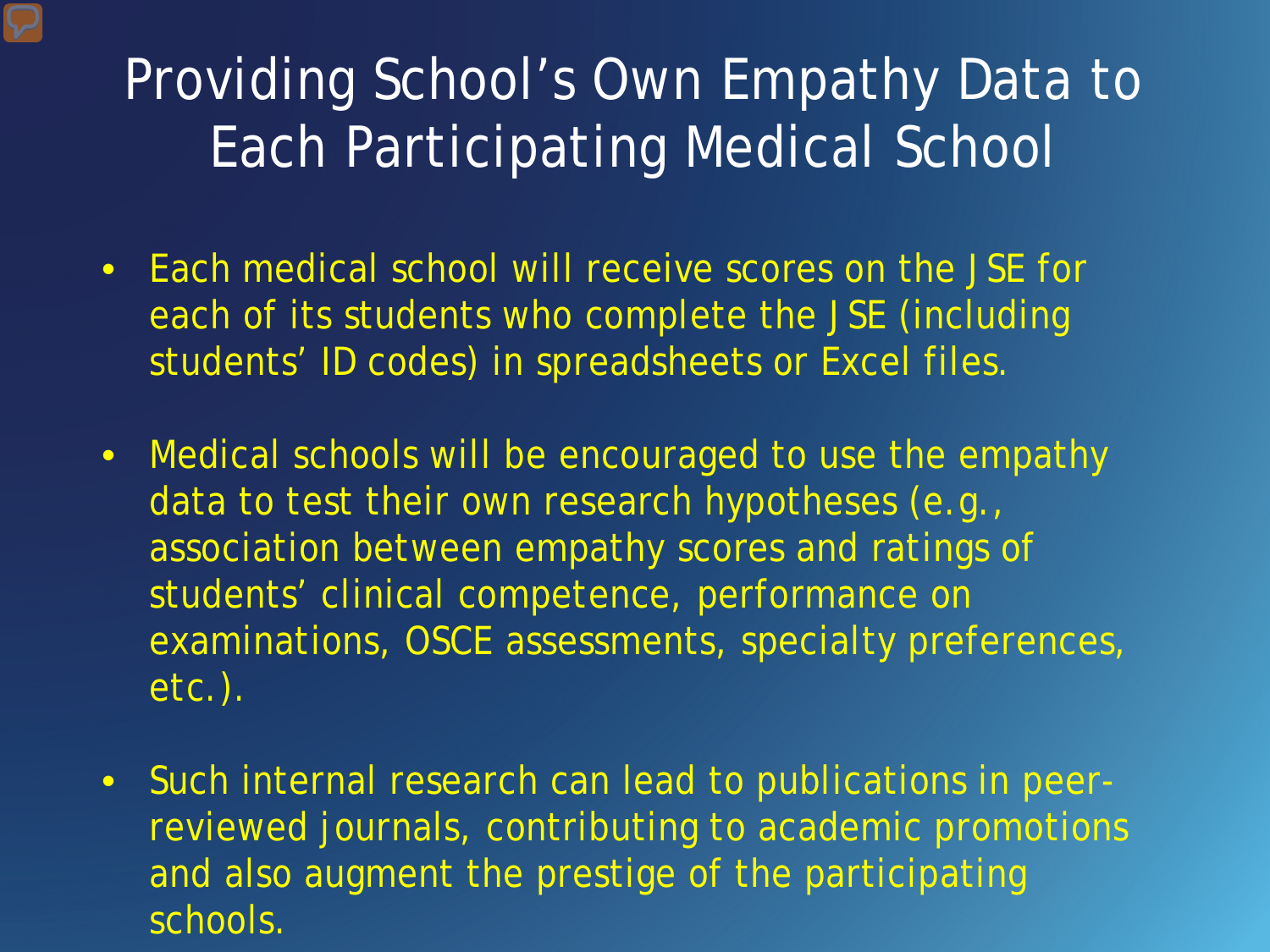### Benefits for Participating Medical Schools

*Data Bank for Each Participating School* 

Generating a repository of students' empathy scores (*data bank* for each participating medical school) to study the associations between empathy, and:

- measures of academic performance
- licensing examinations
- clinical competence ratings
- OSCE assessments
- Indicators of professionalism
- exposure to specific educational programs
- demographics
- specialty interest
- etc.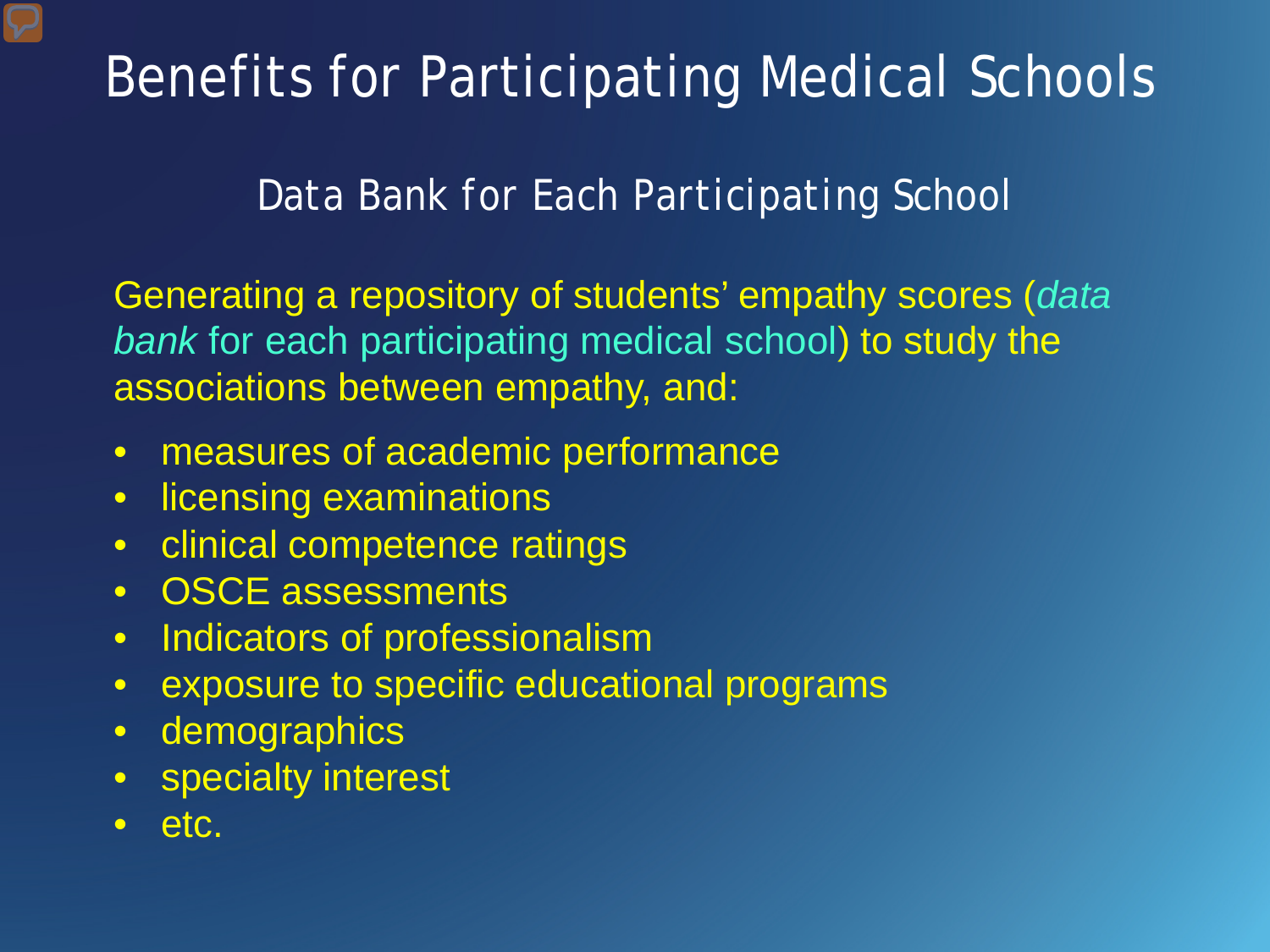#### Benefits for Participating Medical Schools

- 1. Participating schools will receive tabulated data empathy scores for their own students, and for all other schools combined (confidential report to each school).
- 2. Participating schools will receive empathy scores for their students in password-protected excel files for their own research (e.g., addressing their research questions and hypotheses, assessing their educational programs, etc.).
- 3. Faculty of participating schools will be encouraged to use their empathy data to for publication and academic promotion, such research, which also augment the prestige of participating medical schools.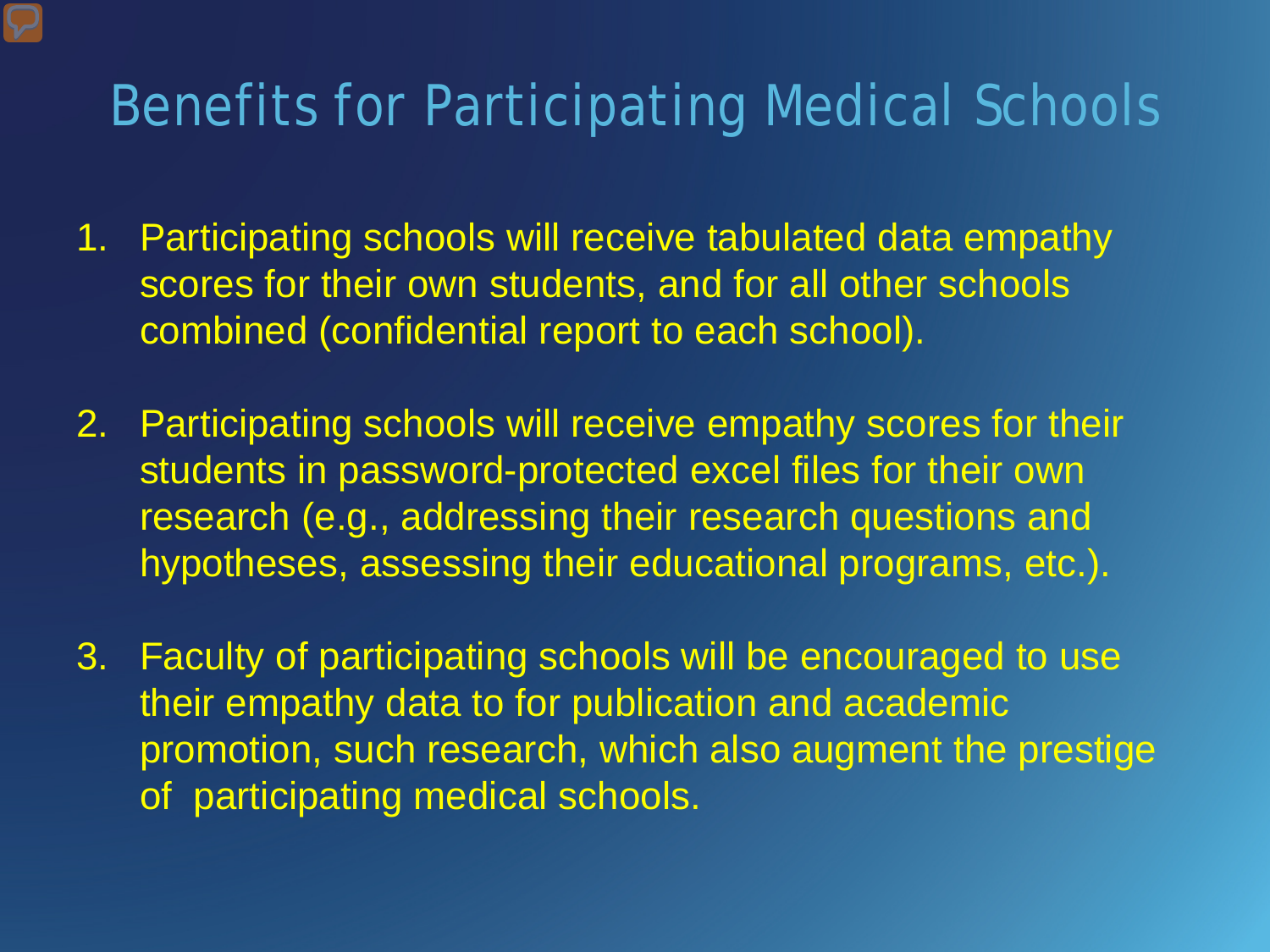#### Research and Education Council

- A research and education council (chaired by Dr. Calabrese) will be formed to encourage research and foster education of empathy among project participants.
- Council membership will be selected from faculty, students, and AACOM representatives.
- One of the goals will be to develop an agenda which should be given priority to be addressed by the profession.
- Another goal will be to develop a robust educational agenda which can serve to enhance formal and informal educational activities for enhancing empathy at the curricular level.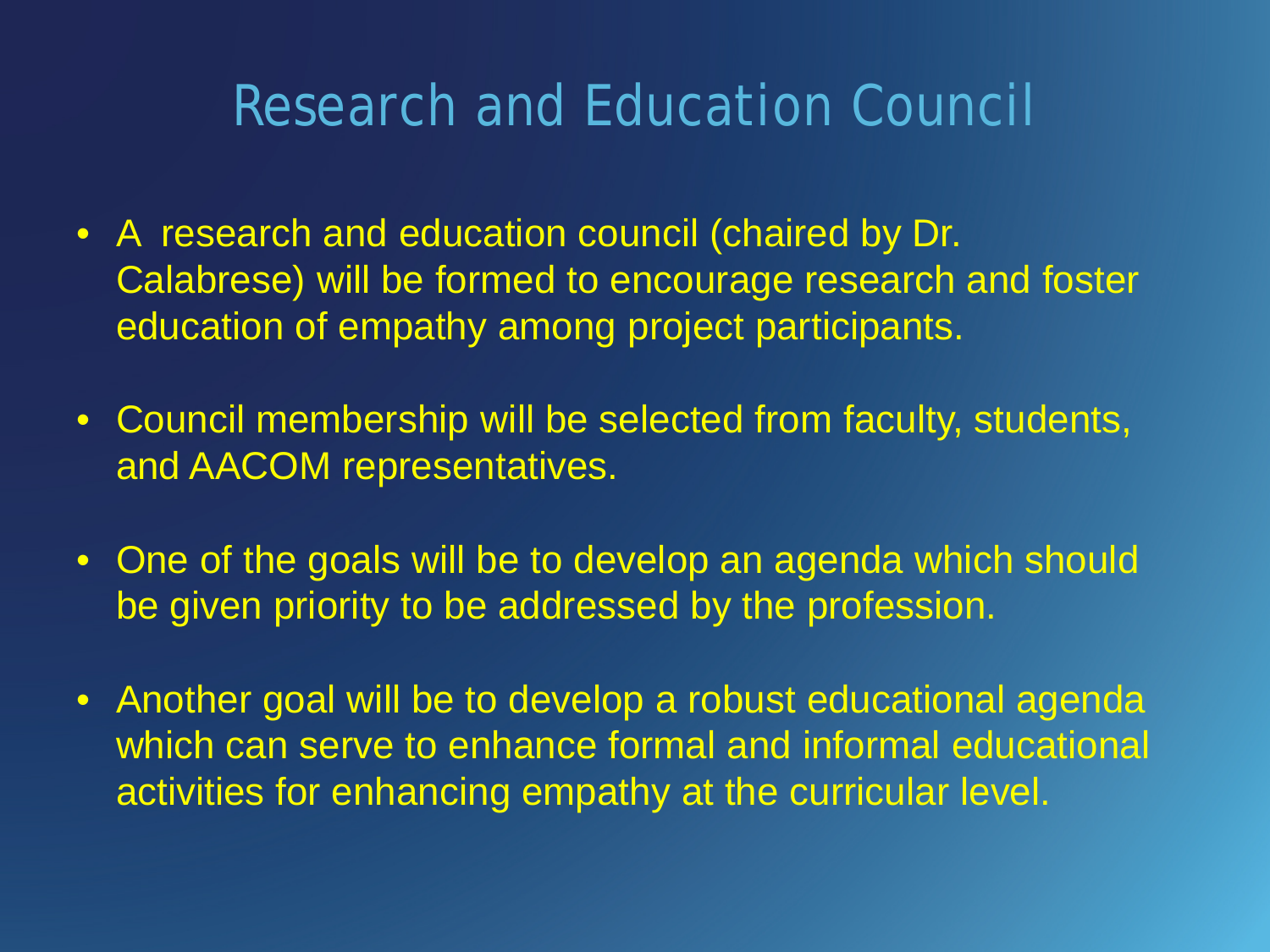#### **Activity Phases**

| <b>Year 1</b>                 |                         |                                |                                                   |                                  |                                |                                |                   |  |
|-------------------------------|-------------------------|--------------------------------|---------------------------------------------------|----------------------------------|--------------------------------|--------------------------------|-------------------|--|
| <b>Organization</b>           | Study/<br><b>Design</b> | <b>IRB</b><br><b>Clearance</b> | <b>Online Testing</b><br><b>&amp; Development</b> | <b>Data</b><br><b>Collection</b> | <b>Data</b><br><b>Analysis</b> | <b>Status</b><br><b>Report</b> | <b>Manuscript</b> |  |
| 1/1/2017 - 6/30/2017          |                         |                                |                                                   | 7/11/2017 - 12/31/2017           |                                |                                |                   |  |
|                               |                         |                                |                                                   |                                  |                                |                                |                   |  |
| <b>AACOM</b>                  | $\boldsymbol{X}$        | $\mathsf{X}$                   | $\sf X$                                           |                                  |                                |                                |                   |  |
| <b>Cleveland Clinic</b>       | $\mathsf{X}$            | $\mathsf{X}$                   | $\mathsf{X}$                                      |                                  |                                | $\mathsf{X}$                   |                   |  |
|                               |                         |                                |                                                   |                                  |                                |                                |                   |  |
| Jefferson                     | $\mathsf{X}$            | $\mathsf{X}$                   | $\sf X$                                           | $\mathsf{X}$                     | X                              | $\boldsymbol{X}$               |                   |  |
| <b>Each Medical</b><br>School | $\mathsf{X}$            | $\mathsf{X}$                   | $\overline{X}$                                    | $\mathsf{X}$                     |                                |                                |                   |  |
| <b>Students</b>               |                         |                                |                                                   | $\sf X$                          |                                |                                |                   |  |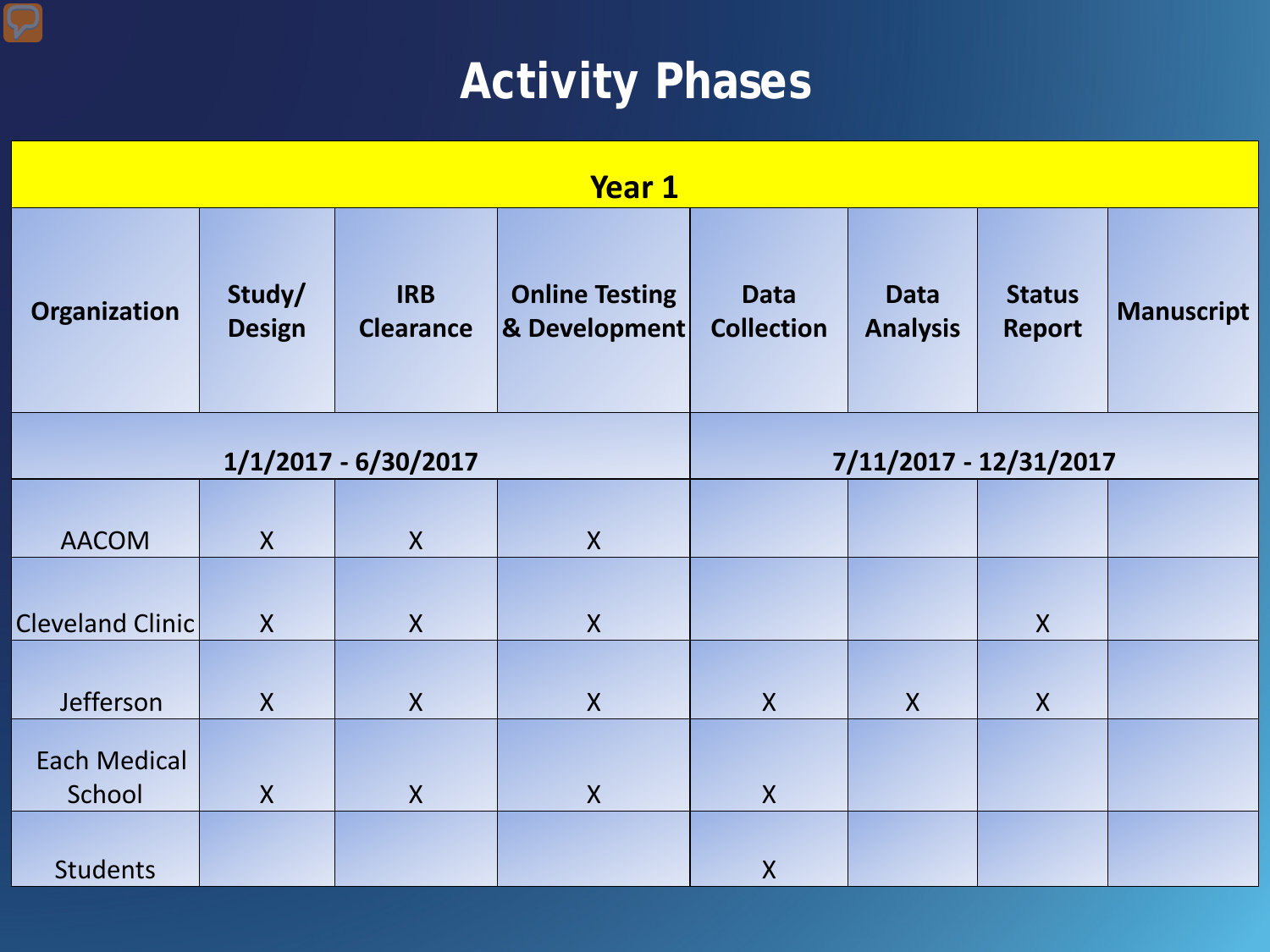| <b>Year 2</b>                 |                         |                                |                                        |                                  |                                |                                |                   |  |  |
|-------------------------------|-------------------------|--------------------------------|----------------------------------------|----------------------------------|--------------------------------|--------------------------------|-------------------|--|--|
| Organization                  | Study/<br><b>Design</b> | <b>IRB</b><br><b>Clearance</b> | Online Testing &<br><b>Development</b> | <b>Data</b><br><b>Collection</b> | <b>Data</b><br><b>Analysis</b> | <b>Status</b><br><b>Report</b> | <b>Manuscript</b> |  |  |
| 1/1/2018 - 12/30/2018         |                         |                                |                                        |                                  |                                |                                |                   |  |  |
| <b>AACOM</b>                  |                         |                                |                                        |                                  |                                |                                | $\mathsf{X}$      |  |  |
| <b>Cleveland Clinic</b>       |                         |                                |                                        |                                  |                                | $\mathsf{X}$                   | $\mathsf{X}$      |  |  |
| Jefferson                     |                         | Renew                          |                                        | $\mathsf{X}$                     | $\boldsymbol{X}$               | $\mathsf{X}$                   | $\boldsymbol{X}$  |  |  |
| <b>Each Medical</b><br>School |                         | Renew                          |                                        | $\boldsymbol{X}$                 |                                |                                |                   |  |  |
| <b>Students</b>               |                         |                                |                                        | $\boldsymbol{X}$                 |                                |                                |                   |  |  |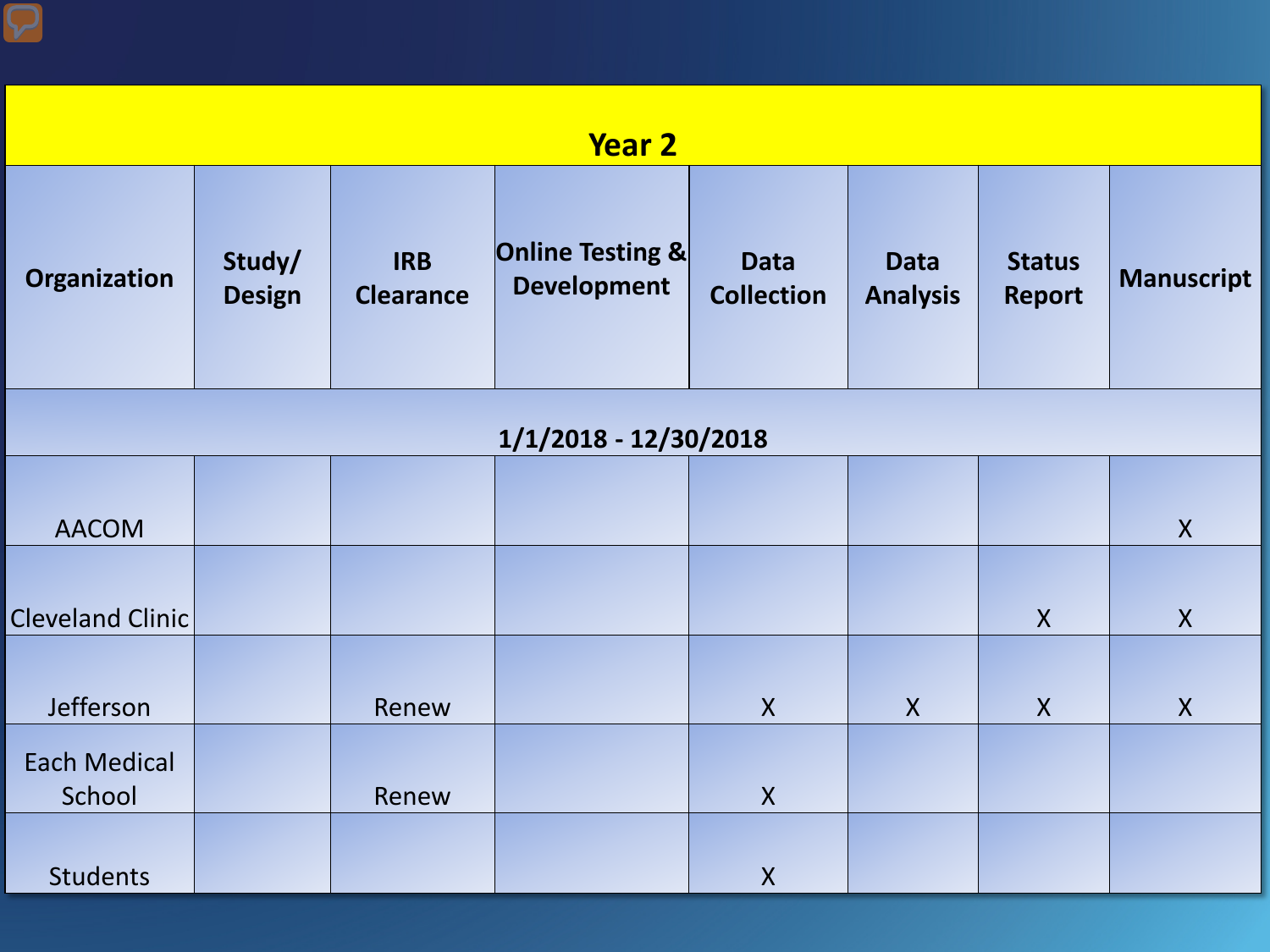| <b>Year 3</b>                 |                         |                                |                                        |                                  |                                |                                |                   |  |  |
|-------------------------------|-------------------------|--------------------------------|----------------------------------------|----------------------------------|--------------------------------|--------------------------------|-------------------|--|--|
| Organization                  | Study/<br><b>Design</b> | <b>IRB</b><br><b>Clearance</b> | Online Testing &<br><b>Development</b> | <b>Data</b><br><b>Collection</b> | <b>Data</b><br><b>Analysis</b> | <b>Status</b><br><b>Report</b> | <b>Manuscript</b> |  |  |
| 1/1/2019 - 12/31/2019         |                         |                                |                                        |                                  |                                |                                |                   |  |  |
| <b>AACOM</b>                  |                         |                                |                                        |                                  |                                |                                |                   |  |  |
| <b>Cleveland Clinic</b>       |                         |                                |                                        |                                  |                                | $\mathsf{X}$                   |                   |  |  |
| Jefferson                     |                         | Renew?                         |                                        | $\mathsf{X}$                     | $\mathsf{X}$                   | $\mathsf{X}$                   |                   |  |  |
| <b>Each Medical</b><br>School |                         | Renew?                         |                                        | $\pmb{\mathsf{X}}$               |                                |                                |                   |  |  |
| <b>Students</b>               |                         |                                |                                        | $\mathsf{X}$                     |                                |                                |                   |  |  |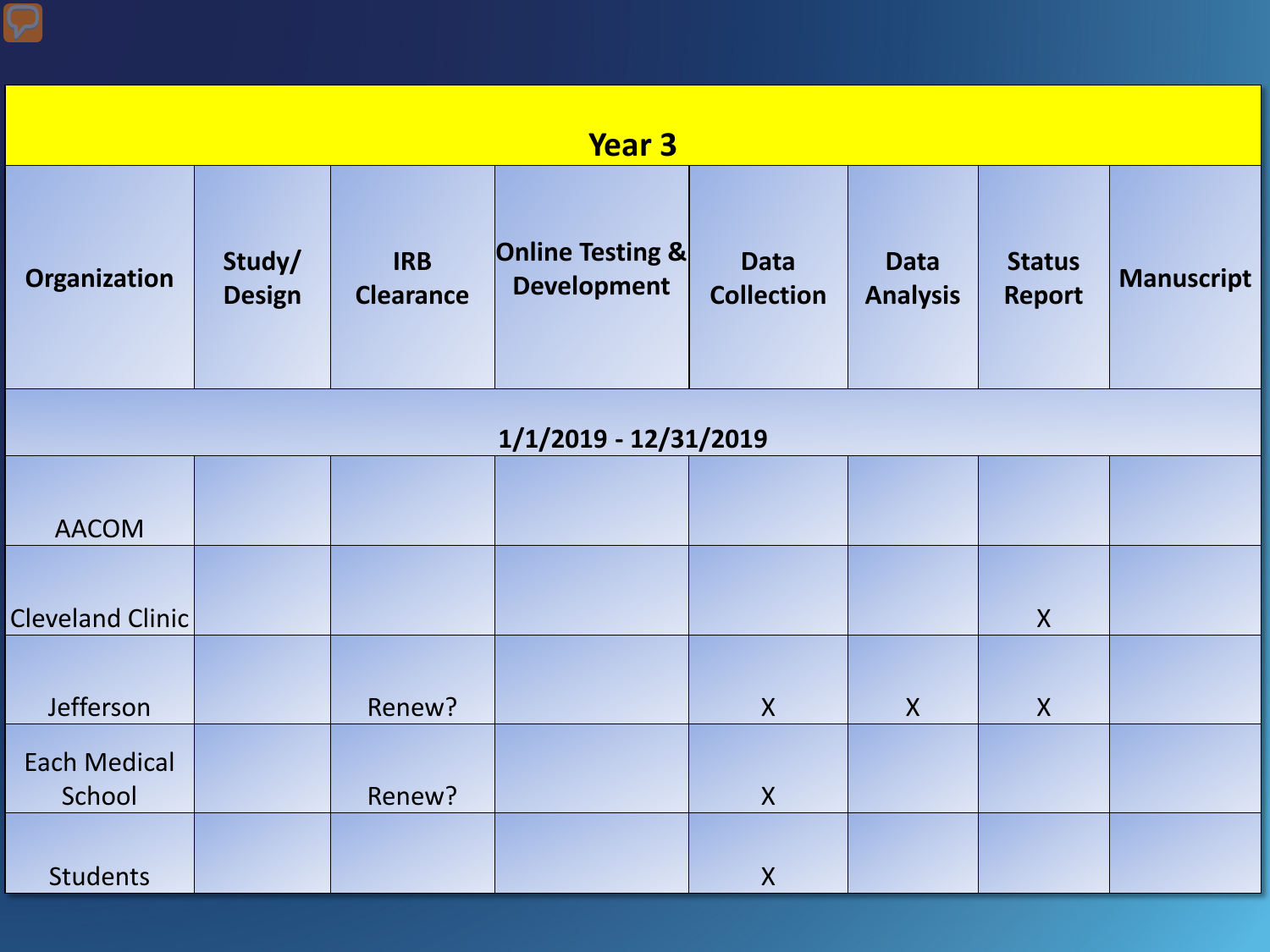| <b>Year 4</b>                 |                         |                                |                                        |                                  |                                |                                |                   |  |  |
|-------------------------------|-------------------------|--------------------------------|----------------------------------------|----------------------------------|--------------------------------|--------------------------------|-------------------|--|--|
| Organization                  | Study/<br><b>Design</b> | <b>IRB</b><br><b>Clearance</b> | Online Testing &<br><b>Development</b> | <b>Data</b><br><b>Collection</b> | <b>Data</b><br><b>Analysis</b> | <b>Status</b><br><b>Report</b> | <b>Manuscript</b> |  |  |
| 1/1/2020 - 12/31/2020         |                         |                                |                                        |                                  |                                |                                |                   |  |  |
|                               |                         |                                |                                        |                                  |                                |                                |                   |  |  |
| <b>AACOM</b>                  |                         |                                |                                        |                                  |                                |                                | $\mathsf{X}$      |  |  |
| <b>Cleveland Clinic</b>       |                         |                                |                                        |                                  |                                | $\mathsf{X}$                   | $\mathsf{X}$      |  |  |
| Jefferson                     |                         | Renew?                         |                                        | $\mathsf{X}$                     | $\mathsf{X}$                   | $\boldsymbol{X}$               | $\mathsf{X}$      |  |  |
| <b>Each Medical</b><br>School |                         | Renew?                         |                                        | $\pmb{\mathsf{X}}$               |                                |                                |                   |  |  |
| <b>Students</b>               |                         |                                |                                        | $\pmb{\mathsf{X}}$               |                                |                                |                   |  |  |